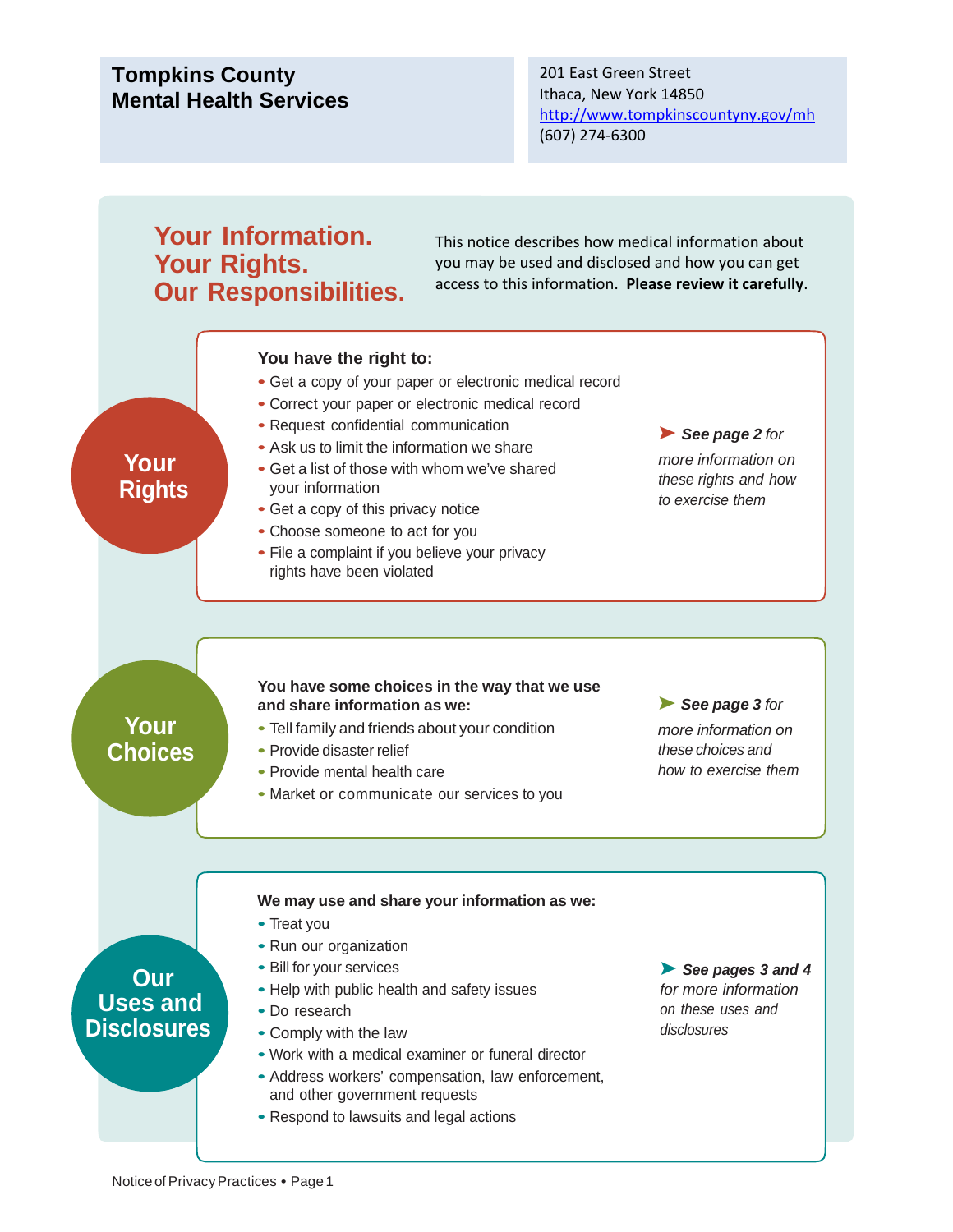| Your<br>When it comes to your health information, you have certain rights.<br><b>Rights</b><br>This section explains your rights and some of our responsibilities to help you. |                                                                                                                                                                                                                                                                                                                                                                                                                      |  |  |
|--------------------------------------------------------------------------------------------------------------------------------------------------------------------------------|----------------------------------------------------------------------------------------------------------------------------------------------------------------------------------------------------------------------------------------------------------------------------------------------------------------------------------------------------------------------------------------------------------------------|--|--|
| Get an electronic or<br>paper copy of your<br>medical record                                                                                                                   | • You can ask to see or get an electronic or paper copy of your medical record and<br>other health information we have about you. Ask us how to do this.<br>• If your request is approved, we may charge a reasonable, cost-based fee.<br>(See "Special Notes" p.4)                                                                                                                                                  |  |  |
| Ask us to correct<br>your medical record                                                                                                                                       | • You can ask us to correct health information about you that you think is incorrect<br>or incomplete. Ask us how to do this.<br>• We may say "no" to your request, but we'll tell you why in writing within 60 days.                                                                                                                                                                                                |  |  |
| <b>Request confidential</b><br>communications                                                                                                                                  | • You can ask us to contact you in a specific way (for example, home or office phone)<br>or to send mail to a different address.                                                                                                                                                                                                                                                                                     |  |  |
| Ask us to limit what<br>we use or share                                                                                                                                        | • We will say "yes" to all reasonable requests.<br>• You can ask us not to use or share certain health information for treatment,<br>payment, or our operations. We are not required to agree to your request, and we<br>may say "no" if it would affect your care.<br>• If you pay for a service or health care item out-of-pocket in full, you can ask us not to                                                   |  |  |
|                                                                                                                                                                                | share that information for the purpose of payment or our operations with your health<br>insurer. We will say "yes" unless a law requires us to share that information.                                                                                                                                                                                                                                               |  |  |
| Get a list of those<br>with whom we've<br>shared information                                                                                                                   | • You can ask for a list (accounting) of the times we've shared your health information<br>for six years prior to the date you ask, who we shared it with, and why.<br>• We will include most disclosures with some exceptions. (See "Special Notes" p.4)<br>• We'll provide one accounting a year for free but will charge a reasonable, cost-<br>based fee if you ask for another one within 12 months.            |  |  |
| Get a copy of this<br>privacy notice                                                                                                                                           | • You can ask for a paper copy of this notice at any time, even if you have agreed to<br>receive the notice electronically. We will provide you with a paper copy promptly.                                                                                                                                                                                                                                          |  |  |
| <b>Choose someone</b><br>to act for you                                                                                                                                        | . If you have given someone medical power of attorney or if someone is your legal<br>guardian, that person can exercise your rights and make choices about yourhealth<br>information.<br>• We will make sure the person has this authority and can act for you before we take                                                                                                                                        |  |  |
| File a complaint if<br>you feel your rights<br>are violated                                                                                                                    | any action.<br>• You can complain if you feel we have violated your rights by contacting us<br>using the information on page 5.<br>• You can file a complaint with the U.S. Department of Health and Human Services<br>Office for Civil Rights by sending a letter to 26 Federal Plaza - Suite 3312, New<br>York, NY 10278, calling (212) 264-3313, or visiting<br>http://www.hhs.gov/ocr/privacy/hipaa/complaints/. |  |  |
|                                                                                                                                                                                | • We will not retaliate against you for filing a complaint.                                                                                                                                                                                                                                                                                                                                                          |  |  |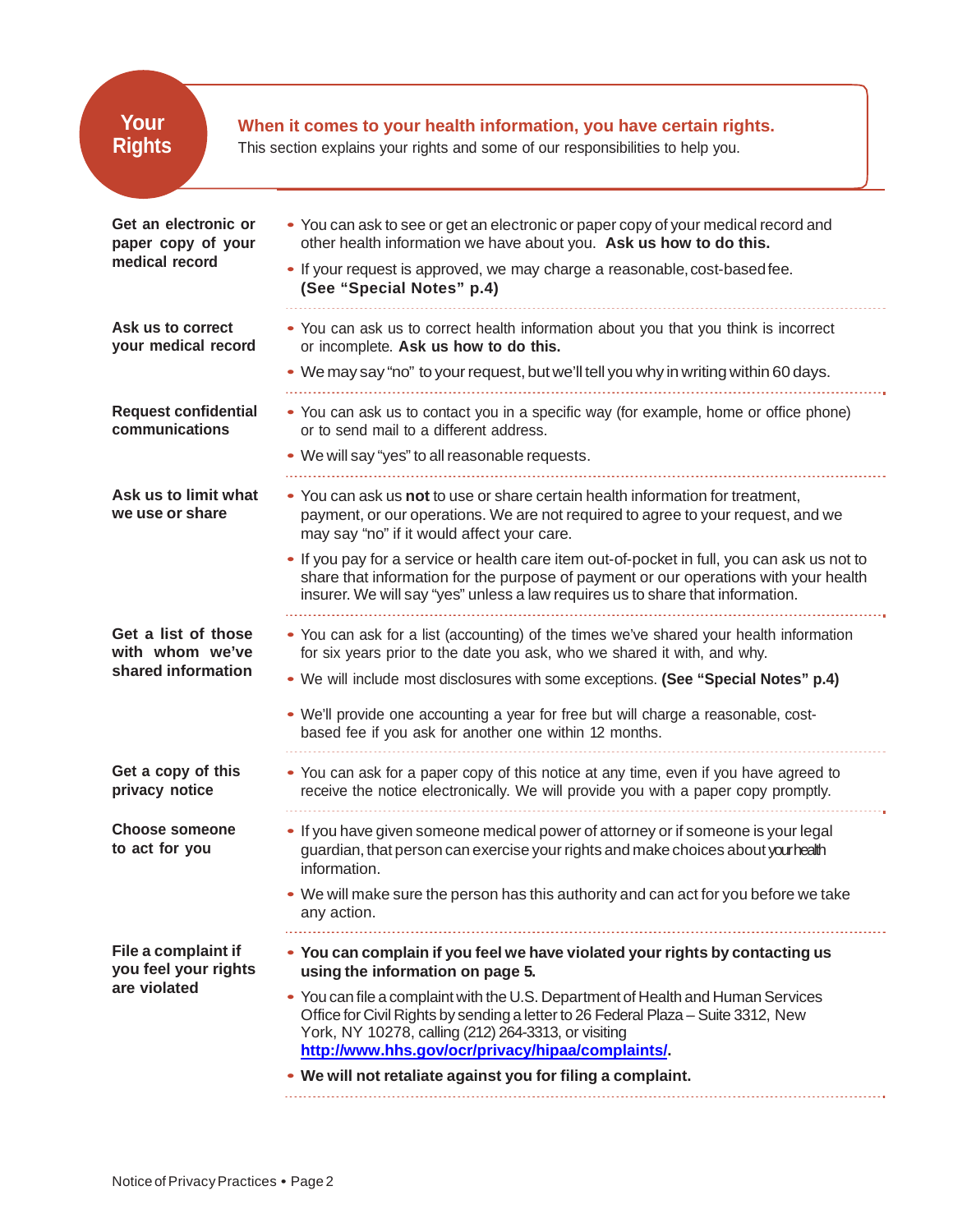| Your<br><b>Choices</b>                                                  | your instructions. | For certain health information, you can tell us your choices about what<br>we share. If you have a clear preference for how we share your information in the<br>situations described below, talk to us. Tell us what you want us to do, and we will follow                                     |
|-------------------------------------------------------------------------|--------------------|------------------------------------------------------------------------------------------------------------------------------------------------------------------------------------------------------------------------------------------------------------------------------------------------|
| In these cases, you have<br>both the right and choice<br>to tell us to: |                    | • Share information with your family, close friends, or others involved in your care<br>• Share information in a disaster relief situation                                                                                                                                                     |
|                                                                         |                    | If you are not able to tell us your preference, for example if you are unconscious,<br>we may go ahead and share your information if we believe it is in your best interest.<br>We may also share your information when needed to lessen a serious and imminent<br>threat to health or safety. |
| In these cases we will                                                  |                    | • For marketing purposes                                                                                                                                                                                                                                                                       |
| not share your<br>information without<br>your written permission:       |                    | Mental health, alcohol and drug, AIDS/HIV and genetic testing information, as<br>well as most sharing of psychotherapy notes (unless legally required)<br>(See "Special Notes" p.4)                                                                                                            |
| In the case of fundraising:                                             |                    | • We will not contact you for fundraising. We do not participate in<br>fundraising activities.                                                                                                                                                                                                 |



*continued on next page*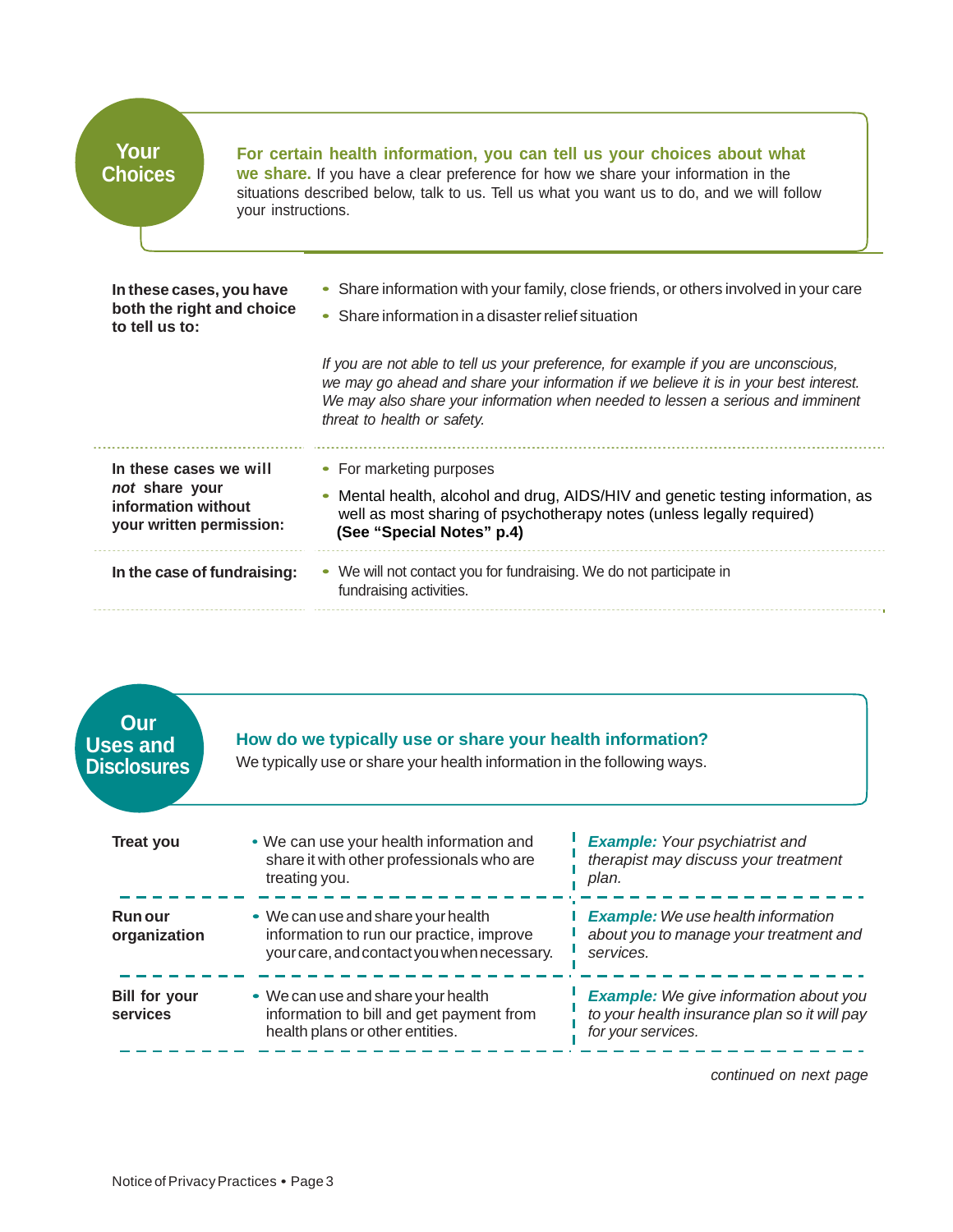**How else can we use or share your health information?** We are allowed or required to share your information in other ways – usually in ways that contribute to the public good, such as public health and research. We have to meet many conditions in the law before we can share your information for these purposes. For more information see: **[www.hhs.gov/ocr/privacy/hipaa/understanding/consumers/index.html](http://www.hhs.gov/ocr/privacy/hipaa/understanding/consumers/index.html).**

| Help with public health<br>andsafetyissues                                             | . We can share health information about you for certain situations such as:<br>• Preventing disease<br>• Helping with product recalls<br>• Reporting adverse reactions to medications<br>• Reporting suspected abuse, neglect, or domestic violence<br>• Preventing or reducing a serious threat to anyone's health or safety                          |
|----------------------------------------------------------------------------------------|--------------------------------------------------------------------------------------------------------------------------------------------------------------------------------------------------------------------------------------------------------------------------------------------------------------------------------------------------------|
| Do research                                                                            | • We can use or share your information for health research.                                                                                                                                                                                                                                                                                            |
| Comply with the law                                                                    | . We will share information about you if state or federal laws require it,<br>including with the Department of Health and Human Services if it wants to<br>see that we're complying with federal privacy law.                                                                                                                                          |
| Respond to organ and<br>tissue donation requests                                       | . We can share health information about you with organ procurement<br>organizations.                                                                                                                                                                                                                                                                   |
| Work with a medical<br>examiner or funeral director                                    | . We can share health information with a coroner, medical examiner, or funeral<br>director when an individual dies.                                                                                                                                                                                                                                    |
| Address workers'<br>compensation, law<br>enforcement, and other<br>government requests | . We can use or share health information about you:<br>• For workers' compensation claims<br>. For law enforcement purposes or with a law enforcement official<br>. With health oversight agencies for activities authorized by law<br>• For special government functions such as military, national security, and<br>presidential protective services |
| <b>Respond to lawsuits and</b><br>legalactions                                         | • We can share health information about you in response to a court or<br>administrative order, or in response to a subpoena.                                                                                                                                                                                                                           |

## *Special Notes:*

*If you request to inspect, to receive a copy of, or to receive a summary of your medical record, we will respond within 10 days of receiving your request. We may need to deny you access to certain information. If we do, we will give you the reason in writing and will explain how you may appeal the decision. If your request is approved, we may charge a fee of no more than 75 cents per page. You will not be denied access to your information if you are unable to pay the fee.* 

*Although under some laws we are allowed to share your information without your consent for treatment, payment and health care operations, we will follow the strictest applicable laws when disclosing your information. Unless legally required to do so, we will not release sensitive information such as mental health, alcohol and drug, HIV/AIDS and genetic testing without your written authorization. For other sensitive information such as pregnancy, abortion and sexually transmitted diseases, we will follow applicable laws on disclosing your information. Please talk to us about how we share your information.* 

*As required by New York State Mental Hygiene Law, we will account for disclosures except those for the following: mental hygiene legal service, compliance audits, and government agencies requiring information necessary for payments.*